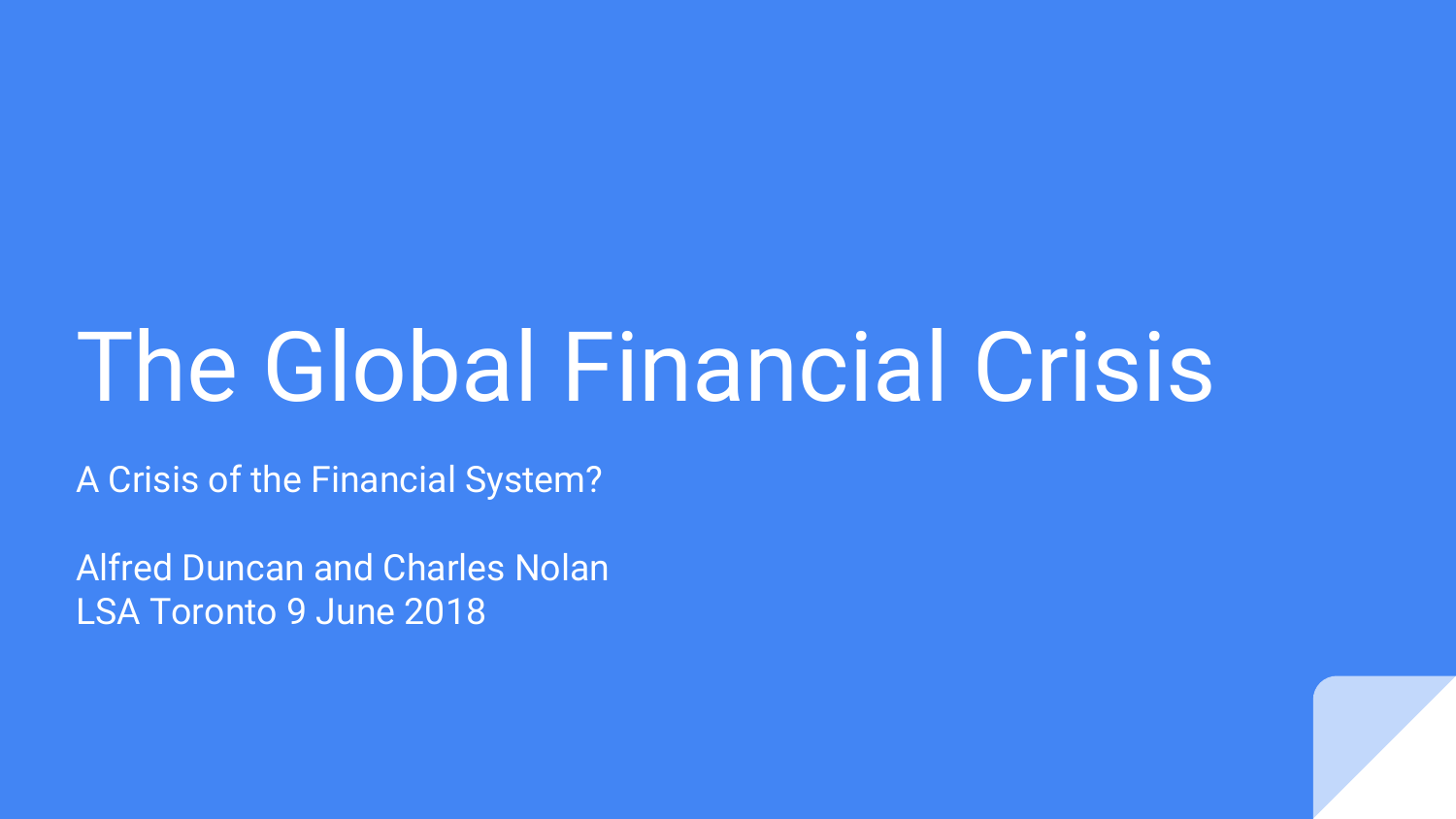## Financial policy during the crisis

Policy tools pushed against their technical, institutional and political bounds

- Bankruptcy resolution
- Deposit insurance
- Monetary policy
- Fiscal policy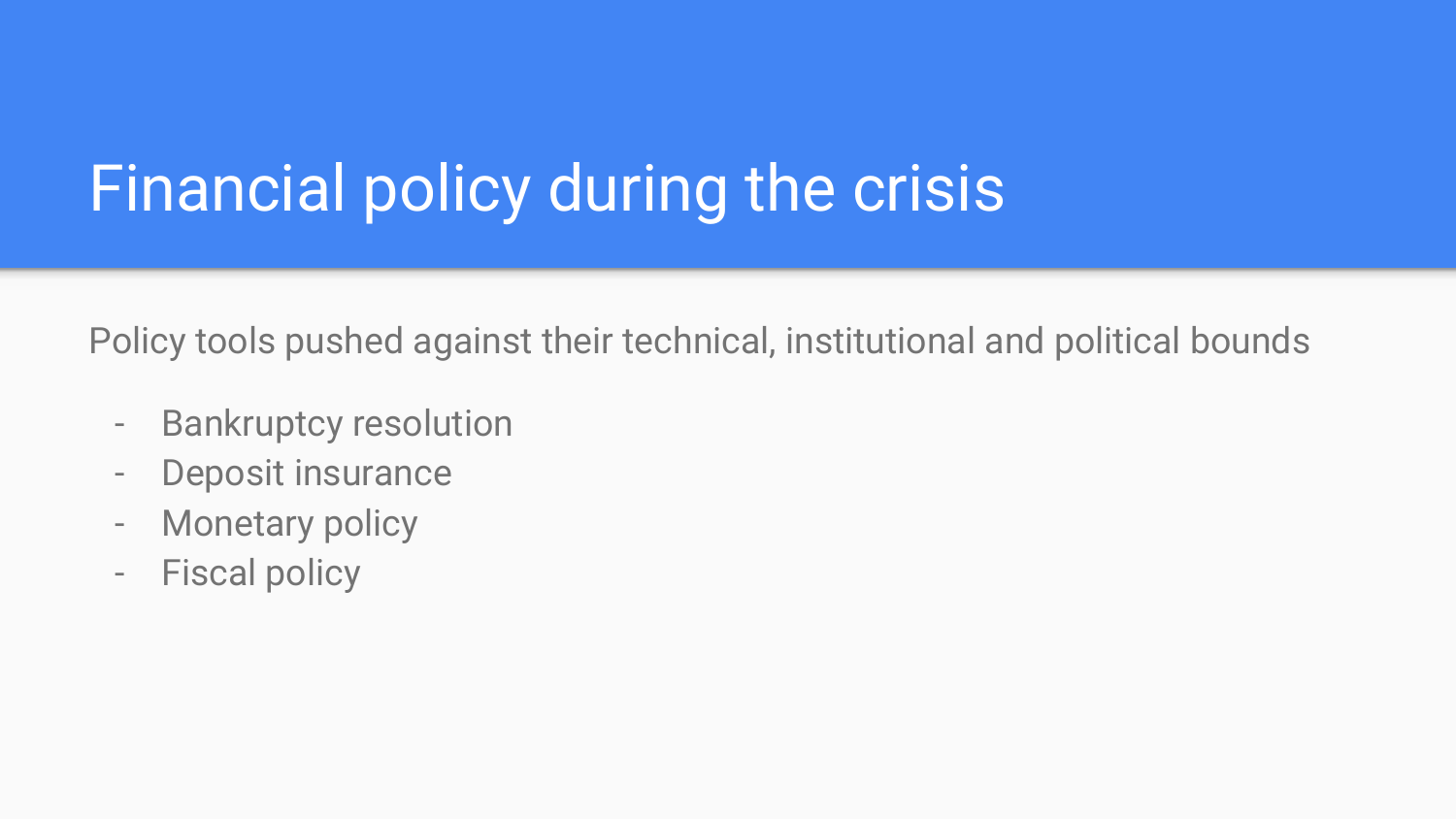#### Crises and Crises

According to Schumpeter

- A fiscal crisis is one that could be averted by better management, within the prevailing institutional bounds.
- A crisis of the fiscal system, *De krise des steuerstaates*, is an inevitability within the prevailing institutional bounds.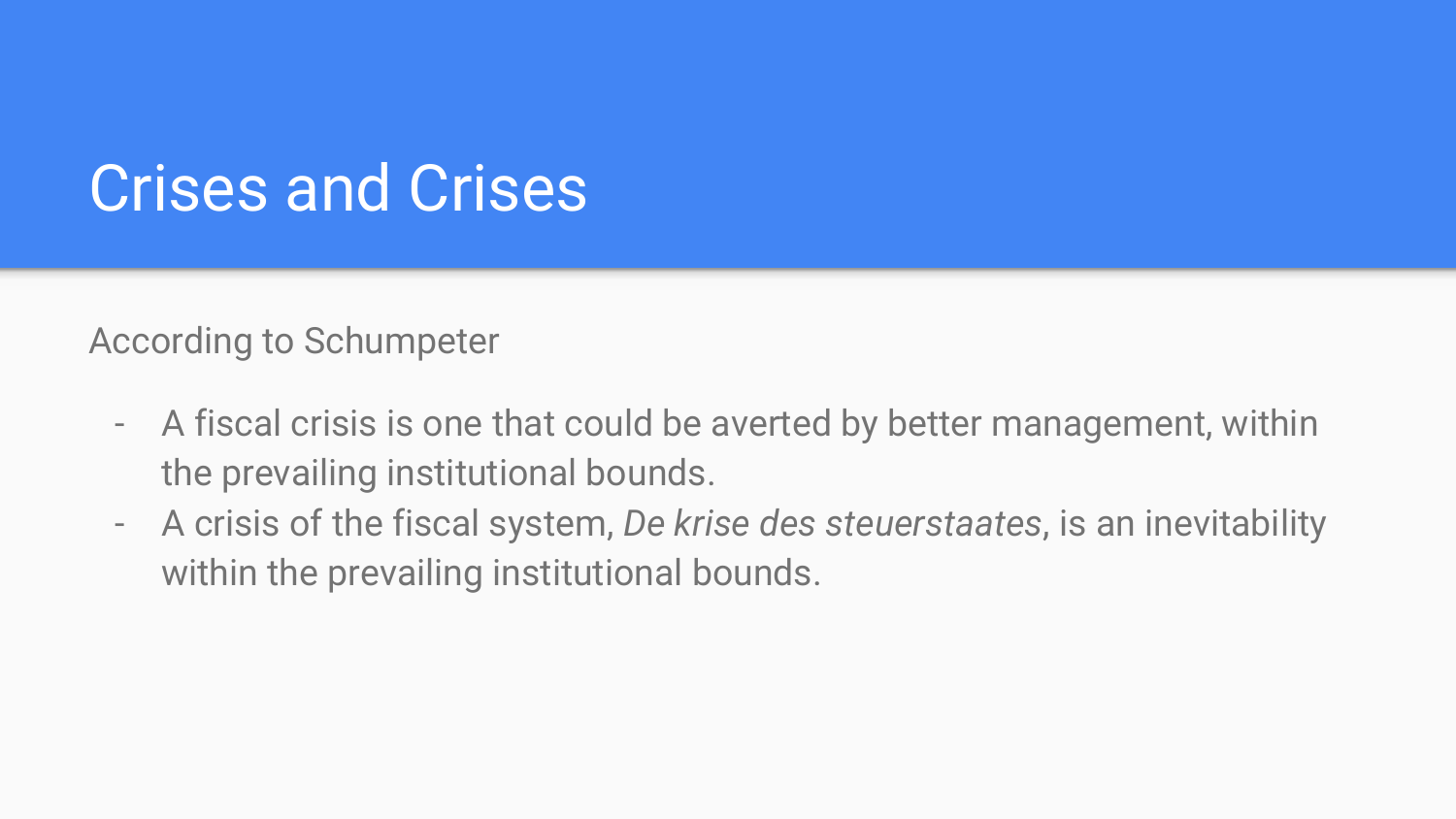#### Crises and Crises

According to Schumpeter

- A fiscal crisis is one that could be averted by better management, within the prevailing institutional bounds.
- A crisis of the fiscal system, *De krise des steuerstaates*, is an inevitability within the prevailing institutional bounds.

The Global Financial Crisis (GFC)

- A financial crisis or a crisis of the financial system?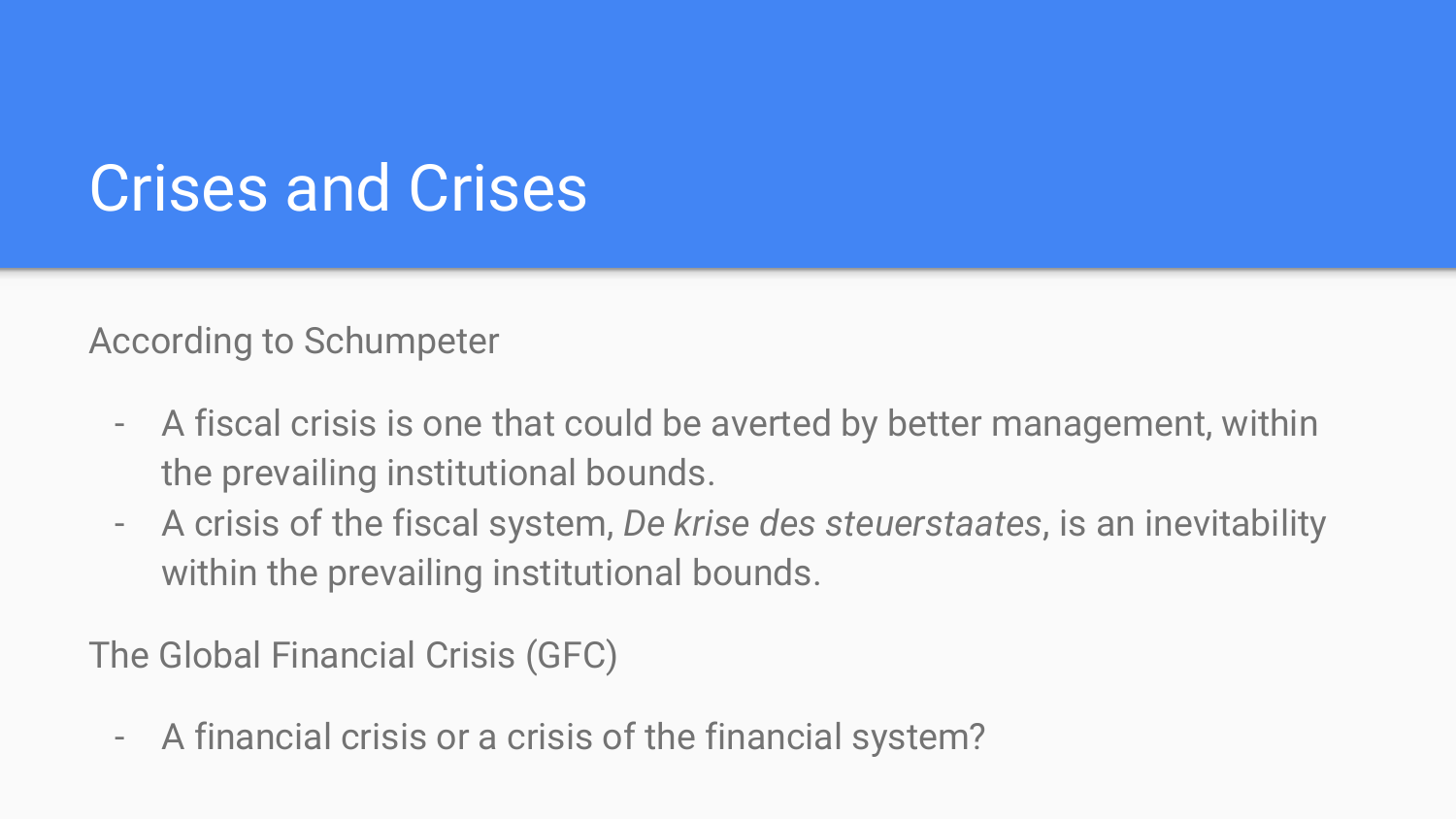# Financial Policy Since 2008

Treated largely as a financial crisis rather than as a crisis of the financial system.

New measures

- Bank resolution directive
- Macroprudential policy

Both relatively minor compared with historical responses to financial crises; historical record of these instruments is not great.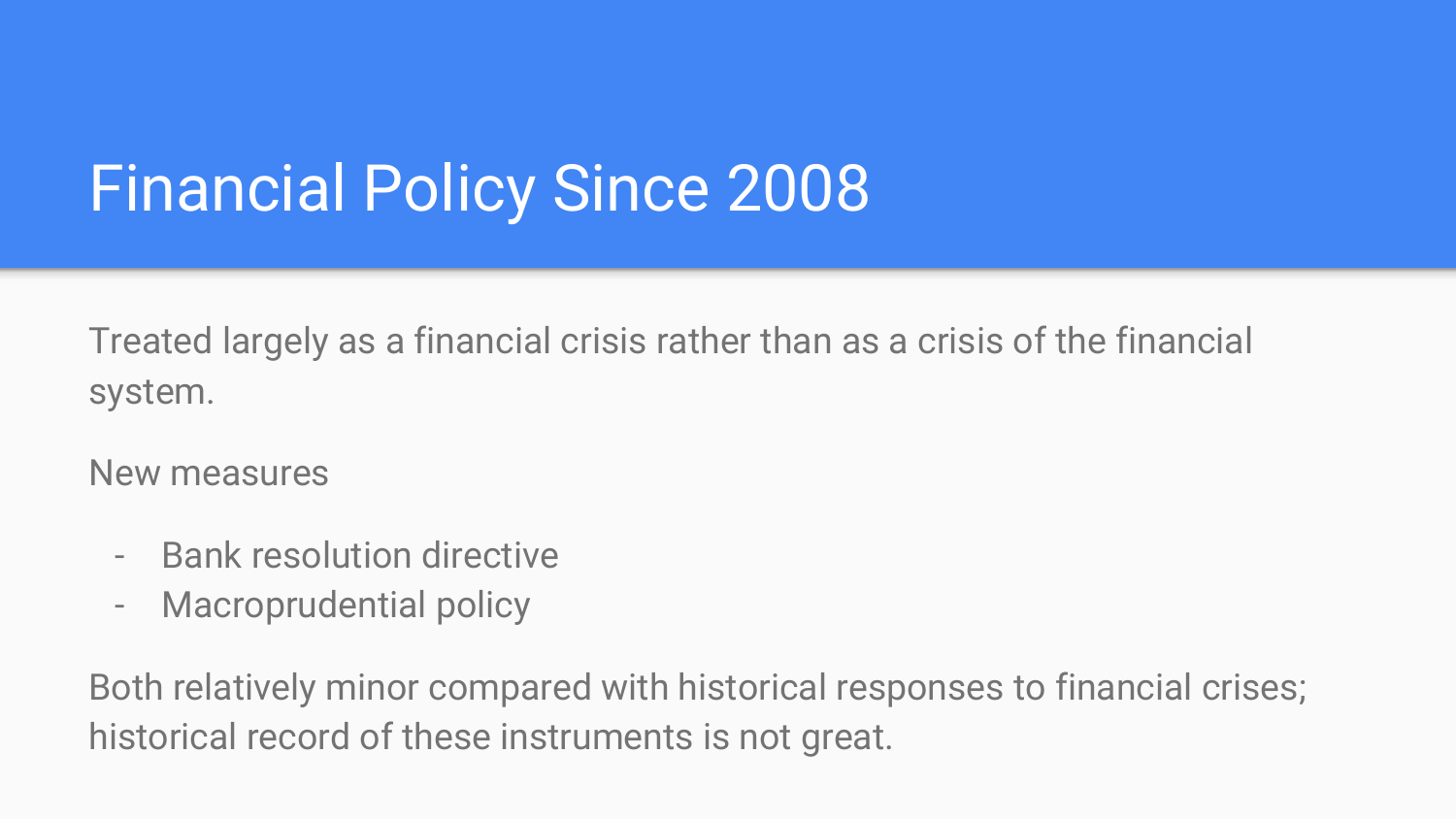#### Academic consensus?

Reviewing the academic literature -- no consensus

- Financial Crisis
	- For example Blanchard et al. (2010), Mishkin (2011), Admati and Hellwig (2013)
- Crisis of the Financial System
	- For example Rajan (2010), Calomiris and Haber (2014), King (2016)

(This is our partition, these authors may not agree with it!)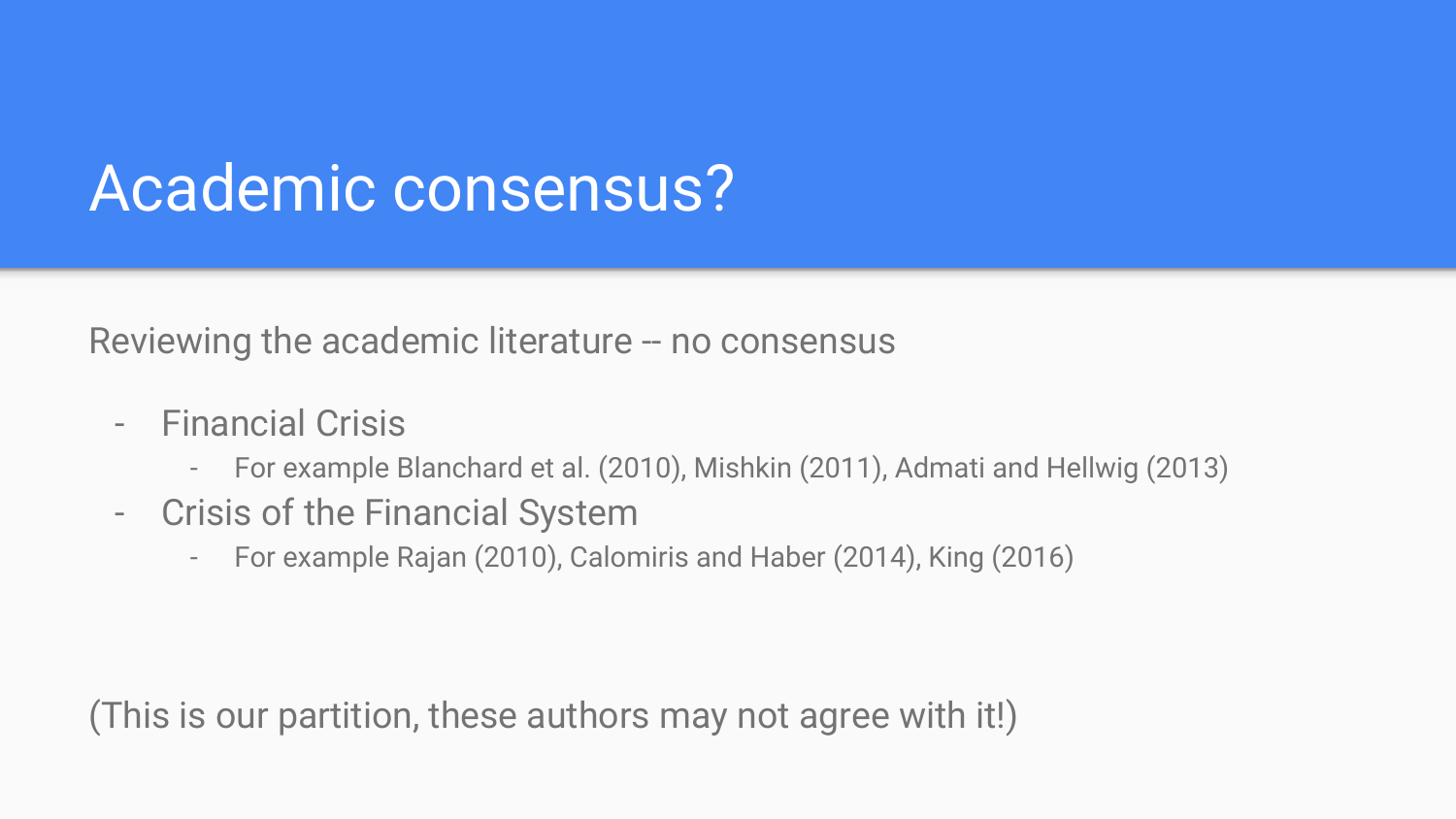## Tax and financial stability

**Schumpeter** 

"[F]iscal measures ... [contribute] directly to the construction (and distortion) of the edifice of the modern economy."

Friedman (1962)

"[T]he major areas of governmental policy that are relevant to economic stability are monetary policy and fiscal or budgetary policy."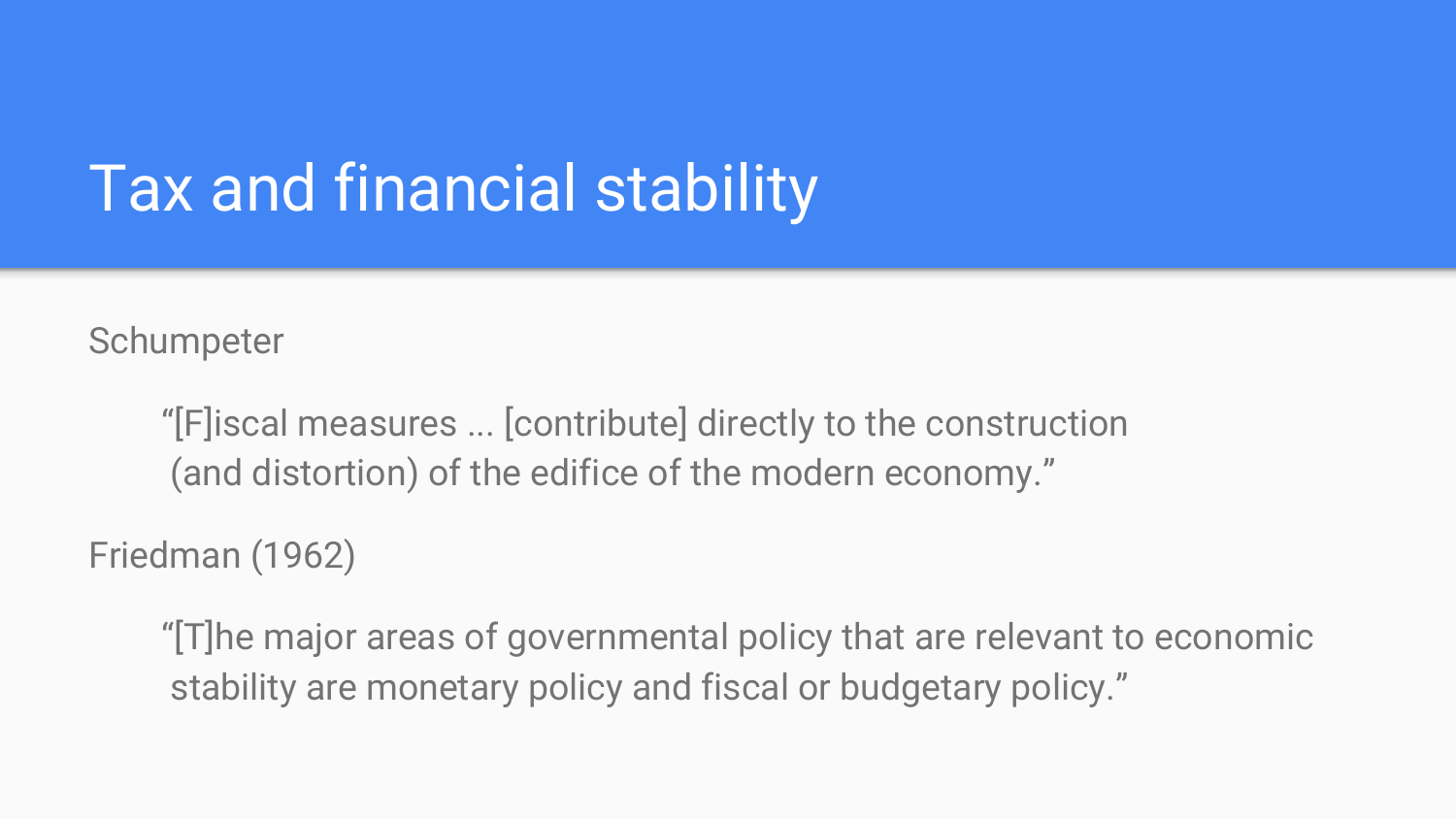## Delegation of financial policy

Economists emphasise the importance of *time-inconsistency* in determining which functions of government should be delegated to independent agencies.

Short term policy goals conflict with long term policy goals (financial stability, economic growth).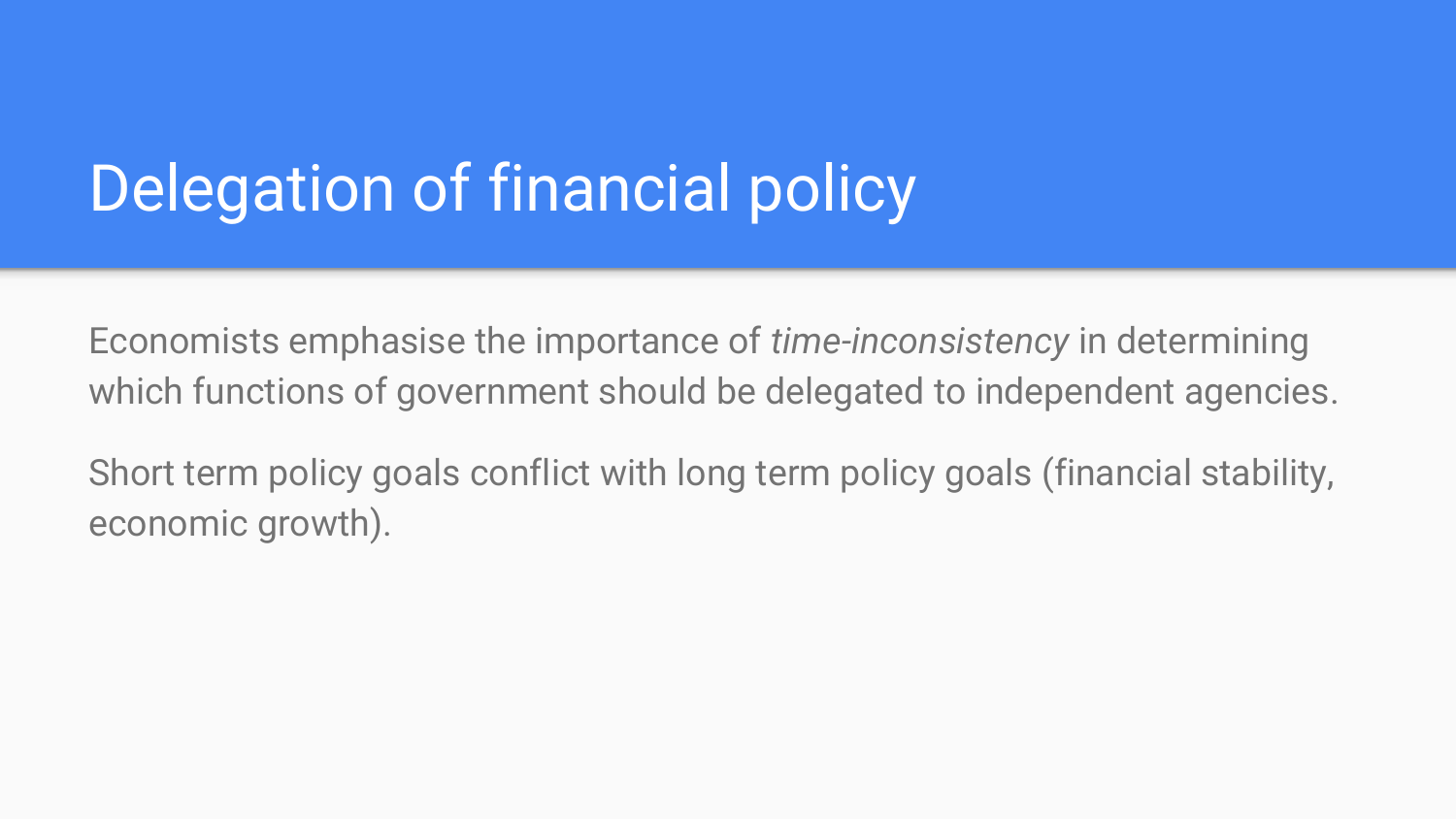# Delegation of financial policy

The challenge in the case of financial policy is that

- even after delegating financial policy regulatory tools,
- the Government still retains (and exercises) tax instruments that conflict with the regulation.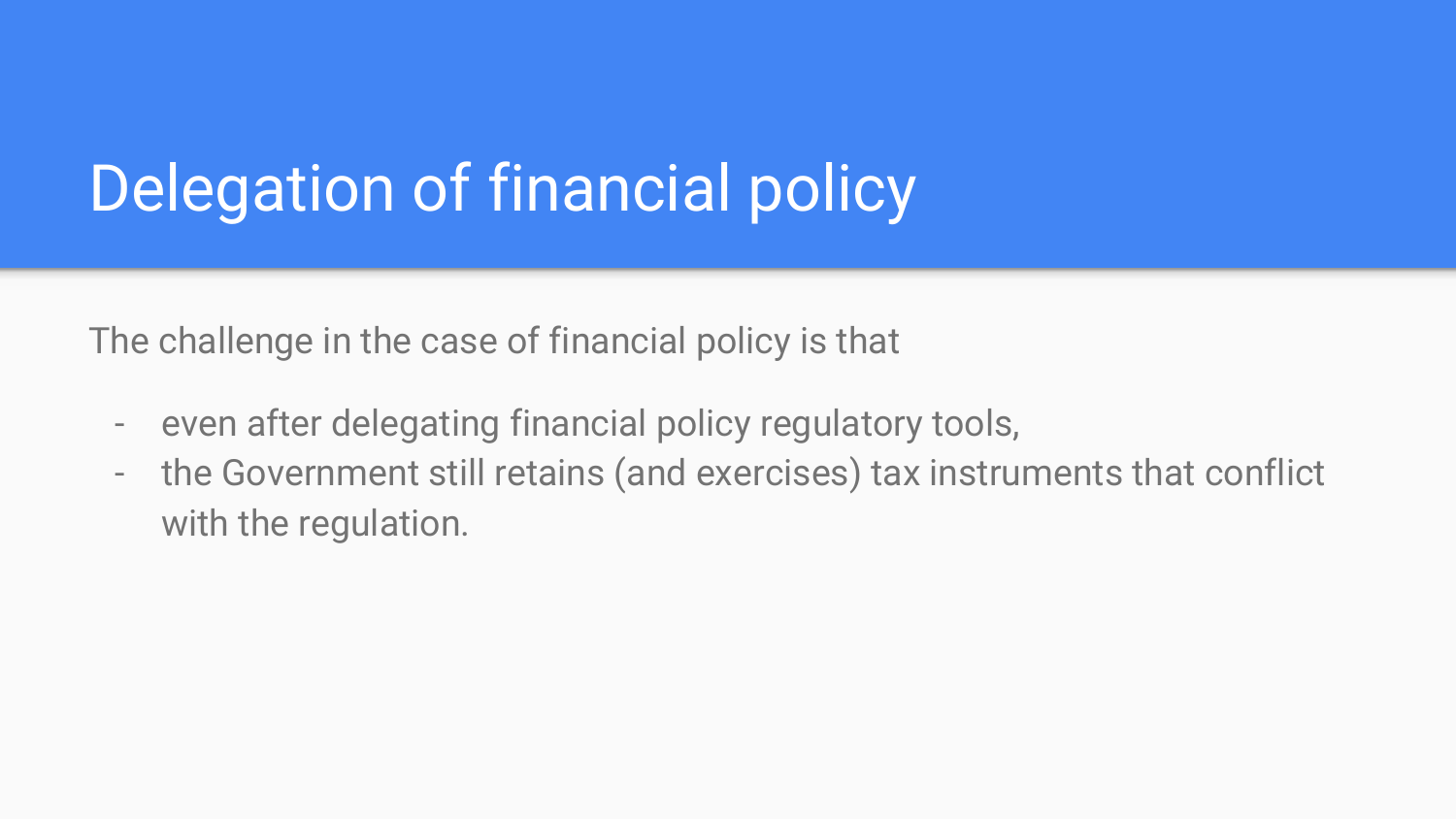# Delegation of financial policy

The challenge in the case of financial policy is that

- even after delegating financial policy regulatory tools,
- the Government still retains (and exercises) tax instruments that conflict with the regulation.

For example, the

- favourable tax treatment of debt, mortgage loan guarantees/subsidies, bank deposit levy.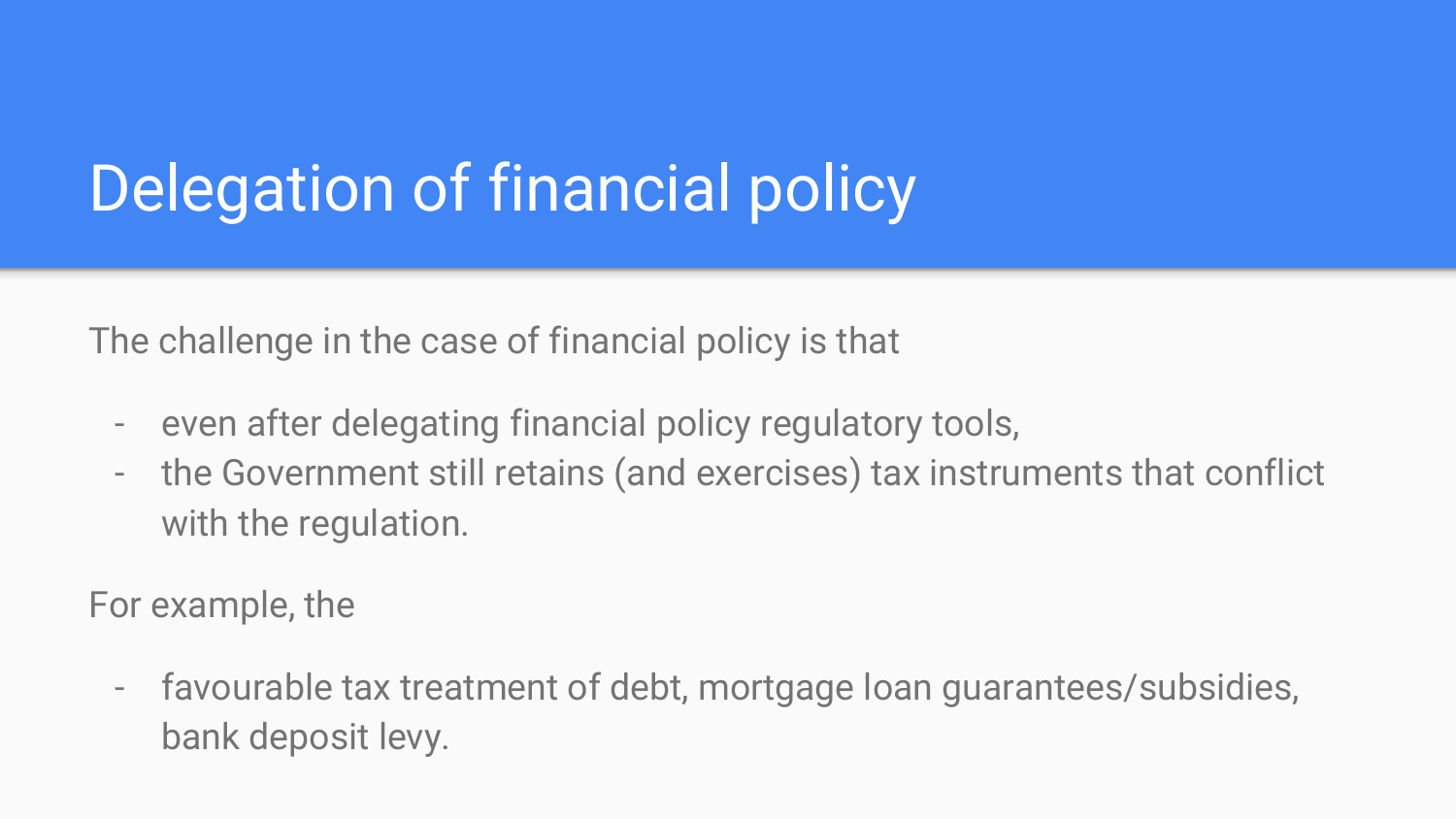## View from the UK

- The current UK institutional structure deters the Financial Policy Committee (FPC) from involvement in debates over tax policy.
- This appears to result in overlapping, counteracting regulatory and tax policies.
- Also appears to reduce the willingness of the FPC to act when their actions work against tax policy.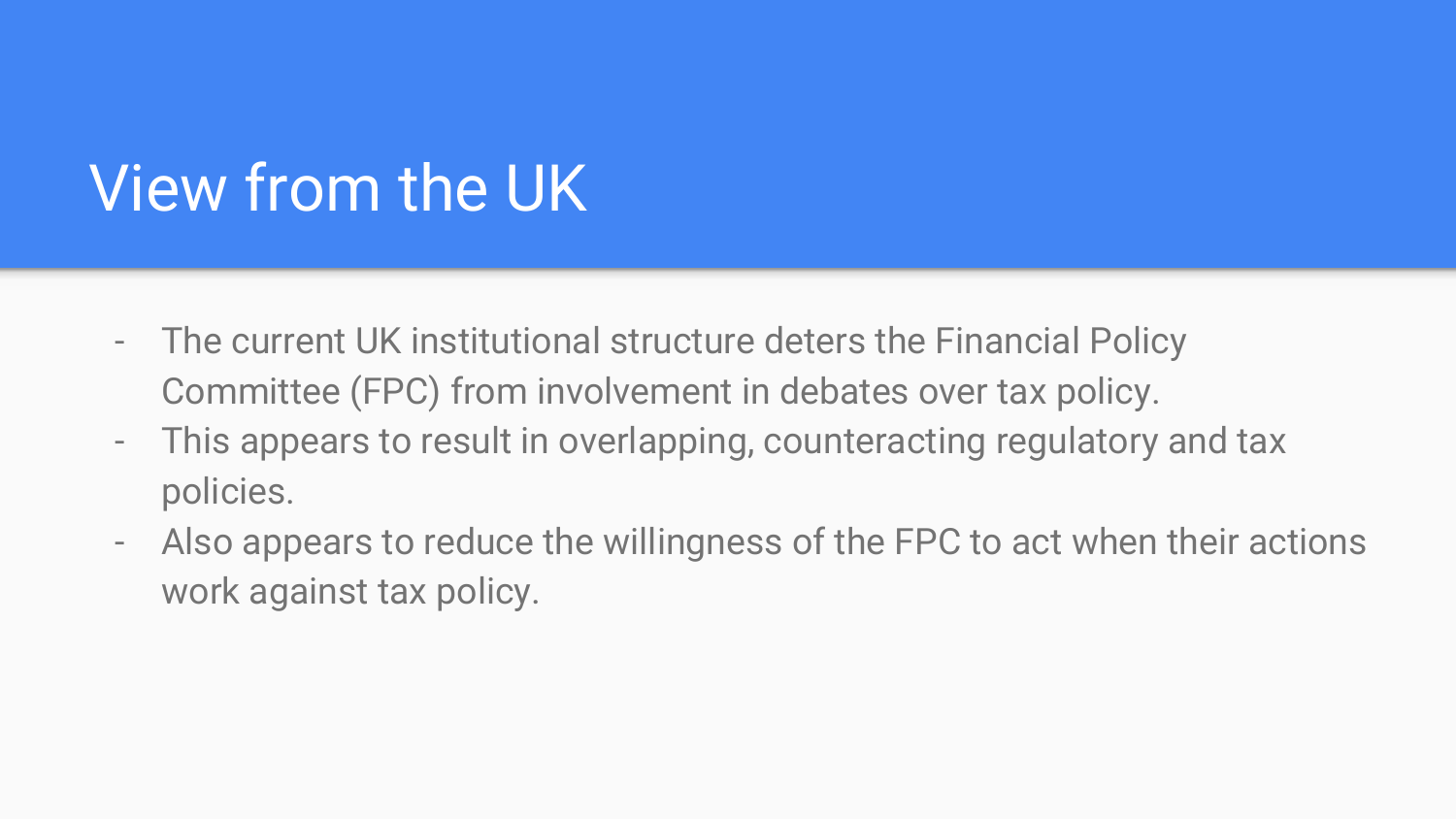## **Inevitability**

Schumpeter (fn.4)

"Anyone who knows how to read in budgets and who carefully followed events in the international money markets could see the [first] world war coming for at least ten years."

The same true for financial crises? (see Rajan 2010 for example)